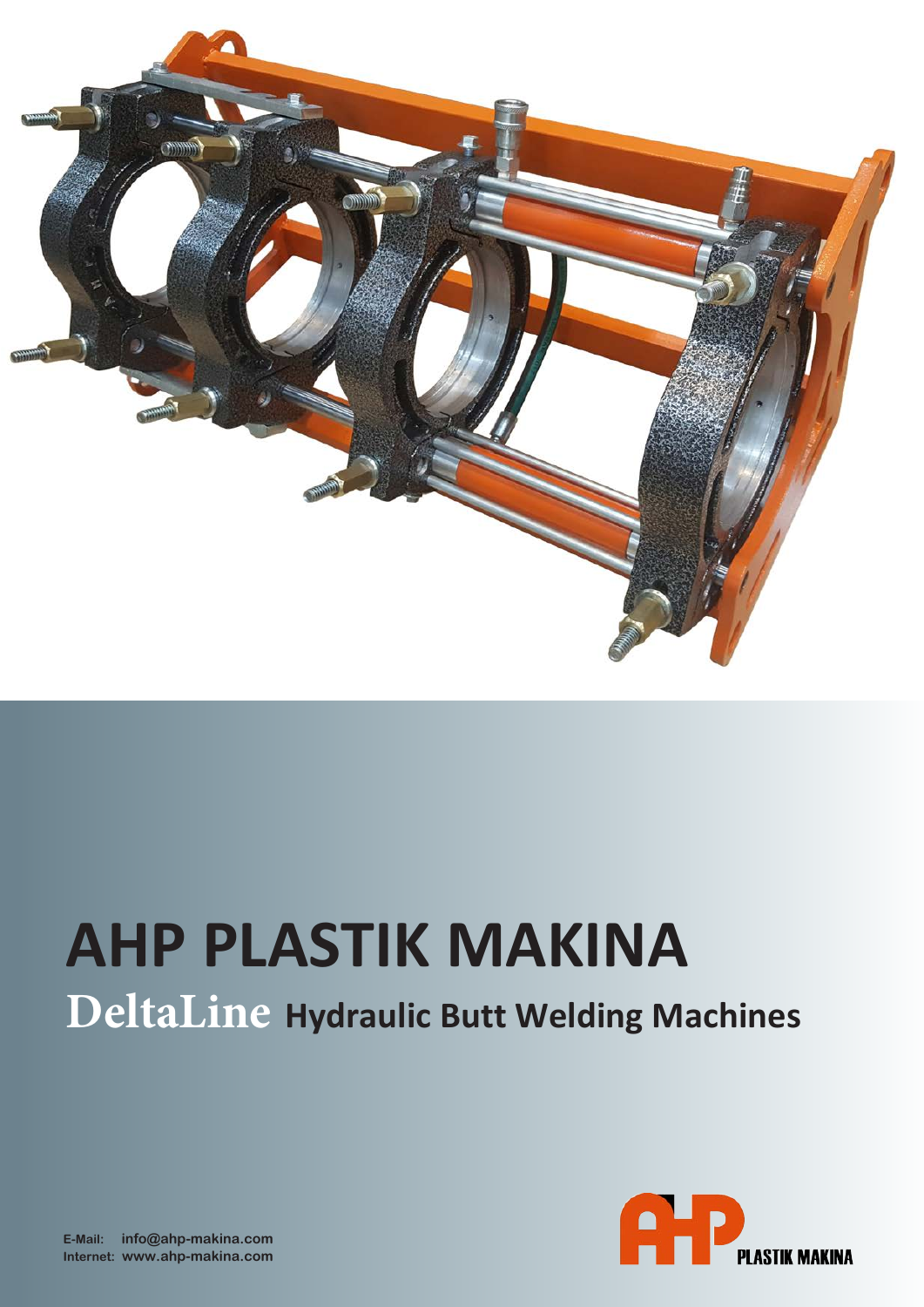# **Specifications**

- o Butt welding of PE PP PVDF pipes and fittings up to 32 Bar.
- o Simple and fast welding operations according to international standards ISO 12176 1
- o Easy handling because of low weight aluminum clamps
- o Maximum working pressure is 160 Bar
- o The working ambient temperature is -40 C° ~+40 C°
- o The main body with two fixed and two movable clamps.

# **Butt Welding Machine Main Body**

- o Main body is manufactured with iron plate and profiles with electrostatic color
- o Clamps are manufactured from aluminum alloy that is very though and low weight
- o Two hydraulic reverse pistons moves movable clamps for welding process
- o Hydraulic piston on the body equipped with quick hydraulic connectors
- o It has two mounting positions for the clamps (0 degrees and 45 degrees)
- o Including wheels and handle for easy carriage

# **Butt Welding Machine Trimmer**

- o The trimmer is the tool which cleans and smoothes both ends of pipes and/or fittings for welding process
- o Includes special grade blades for long life
- o Easy replacement of the blades
- o AHPW160 Butt Welding Machine trimmer unit ensures clean and parallel pipe faces according to international standards
- o Easy mounting on the body of the machine that is mandatory based on ISO standard
- o Fixing key on the body of the welding machine

# **Butt Welding Machine Heater**

- o The pipe ends will be heated to start welding process
- o The settings of the heater will be done by the digital temperature controller on the power unit.
- o AHPW160 Butt welding machine PTFE-coated heating element ensures uniform heating and nonstick surface for welding.
- o Ceramic PTFE ensure long life for heating plate
- o Spatial and time temperature constancy according to the ISO standard
- o Being controlled with PID digital temperature controller
- o PTFE spacers between heater and handle ensures cool handle during long welding processes
- o Surface roughness less than 25 micron according to the ISO standard

# **Butt Welding Machine Control Unit**

- o It includes electric connections for heater and trimmer also supply hydraulic pressure for welding process
- o Temperature and timer setting is digital and hydraulic pressure adjustment is manual.
- o All accessories belonging to the steering valve, oil pump and pressure gauge are installed inside the hydraulic box (power unit) which is connected to the machine body with two hydraulic high pressure hoses and to the trimmer and heating plate via standard quick connectors
- o Including pressure lock manual key
- o Hydraulic hose holder
- o Including digital temperature controller and digital timer
- o Open frame guarantees oil and electromotor cooling during long welding process

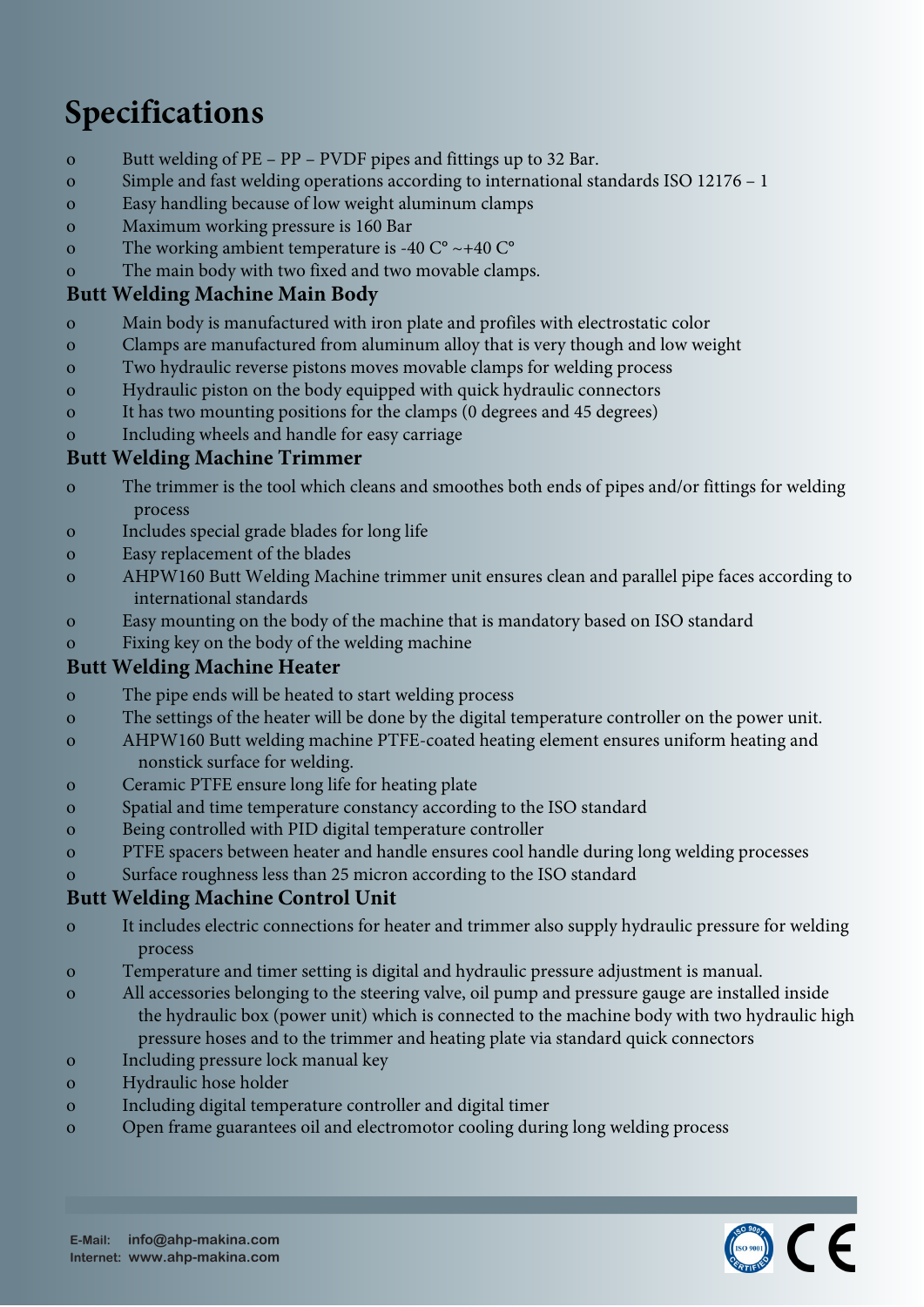# **AHP DeltaLine**



|                                               | $AHPW-160$                             | $-200$                                       | $-250$                                                         | $-315$                                                    | $-400$                                           | $-500$                              | $-630$                             | $-800$                            | $-1000$                              | $-1200$                         | $-1600$                          |  |
|-----------------------------------------------|----------------------------------------|----------------------------------------------|----------------------------------------------------------------|-----------------------------------------------------------|--------------------------------------------------|-------------------------------------|------------------------------------|-----------------------------------|--------------------------------------|---------------------------------|----------------------------------|--|
| Welding range<br>$O.D.$ (mm)                  | $50 - 160$                             | $63 - 200$                                   | (63)<br>$75 - 250$                                             | $90 - 315$                                                | $160 - 400$                                      | $250 - 500$                         | $315 - 630$                        | $400 - 800$                       | $500 - 1000$                         | $710 - 1200$                    | $800 - 1600$                     |  |
| Power Supply                                  | 230 V<br>50 Hz                         | 230 V<br>50 Hz                               | 230 V<br>50 Hz                                                 | 230 V<br>50 Hz                                            | 400 V<br>50 Hz, 3P                               | 400 V<br>50 Hz, 3P                  | 400 V<br>50 Hz, 3P                 | 400 V<br>50 Hz, 3P                | 400 V<br>50 Hz, 3P                   | 400 V<br>50 Hz, 3P              | 400 V<br>50 Hz, 3P               |  |
| Rated power<br>(kW)                           | 2.0                                    | 2.0                                          | 3.5                                                            | 3.5                                                       | 7.0                                              | 7.0                                 | 11.0                               | 13.0                              | 17.0                                 | 19.0                            | 22.0                             |  |
| Overall weight with<br>all components<br>(kq) | 97                                     | 118                                          | 147                                                            | 180                                                       | 302                                              | 439                                 | 735                                | 1490                              | 1870                                 | 2050                            | 2300                             |  |
| Reducer inserts                               | 50,<br>63, 75,<br>90, 110.<br>125, 140 | 63, 75,<br>90, 110.<br>125, 140.<br>160, 180 | $(63)$ , 75,<br>90, 110,<br>125, 140,<br>160, 180,<br>200, 225 | 90, 110,<br>125, 140,<br>160, 180<br>200, 225<br>250, 280 | 160, 180,<br>200, 225,<br>250, 280,<br>315, 355, | 250, 280,<br>315, 355,<br>400, 450, | 315, 355,<br>400, 450,<br>500, 560 | 400, 450.<br>500, 560<br>630, 710 | 500, 560<br>630,<br>710, 800,<br>900 | 710, 800,<br>900, 1000.<br>1200 | 800,<br>900, 1000,<br>1200, 1400 |  |



**E-Mail: info@ahp-makina.com Internet: www.ahp-makina.com**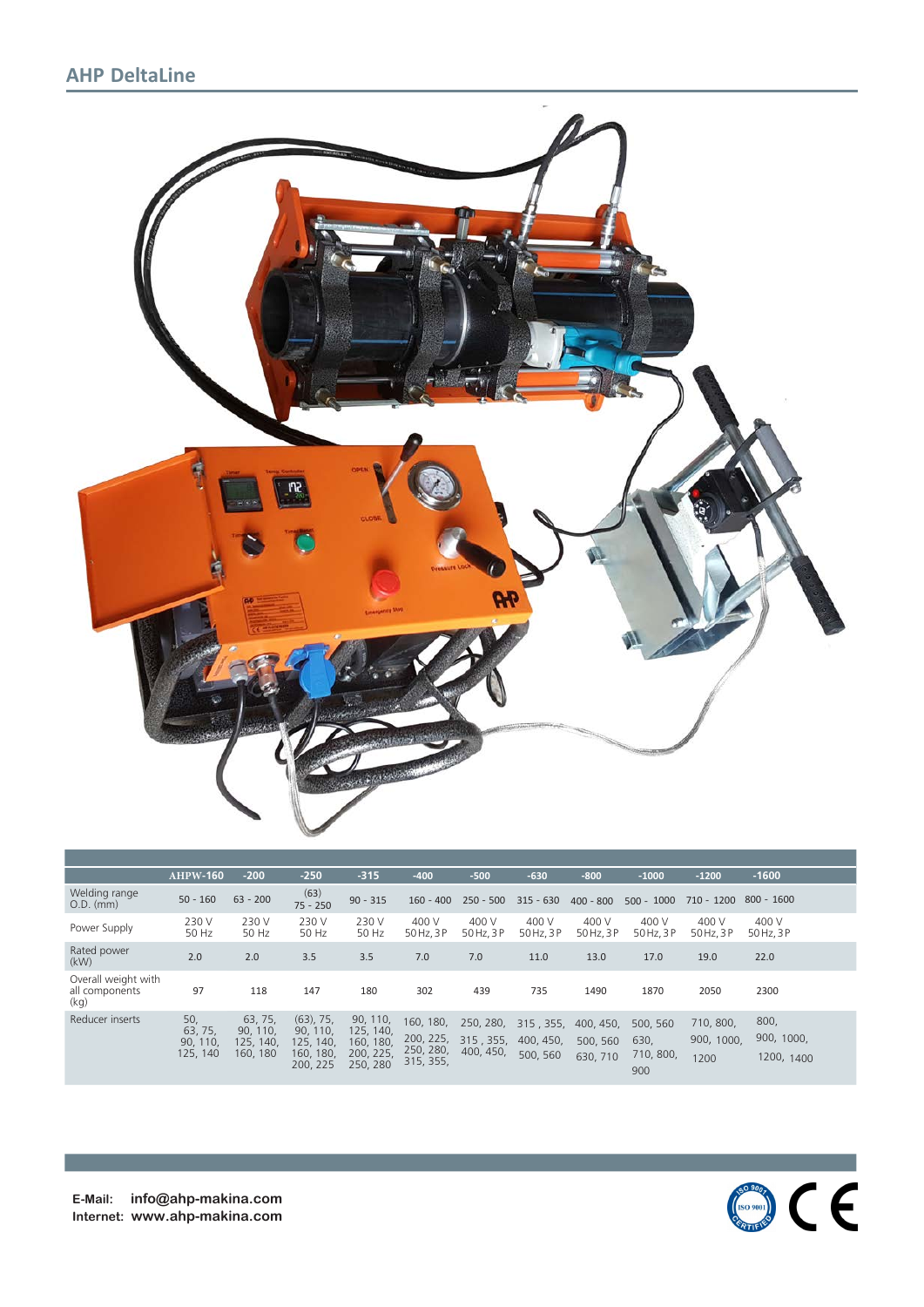

# AHP-W160

**Kaynak Çapı / Welding Range / Диапазон сварки Ø 50 mm – Ø 160 mm**

|                                                                            | (Ø50 mm, Ø63 mm, Ø75 mm, Ø90                                    |
|----------------------------------------------------------------------------|-----------------------------------------------------------------|
|                                                                            | mm, $\emptyset$ 110 mm, $\emptyset$ 125 mm, $\emptyset$ 140 mm, |
|                                                                            | $\varnothing$ 160 mm)                                           |
| Malzeme Cinsi / Ріре Material / Материал трубы                             | $PE - PP - PVDF$                                                |
| Boru Max. Basing / Pipe Max. Pressure / Максимальное давление в трубе      | <b>PN32</b>                                                     |
| Isitici Elektrik Gücü / Heater Electric Power / Электронагреватель         | $220 V - 0.5 kW$                                                |
| Traşlayıcı Elektrik Güçü / Trimmer Electric Power / Триммер электроэнергии | $220 V - 0,80 kW$                                               |
| Hidrolik Gücü / Hydraulic Power / Гидравлическая мощность                  | $220 V - 0.55 kW$                                               |
| Elektrik Sistemi / Electric input / Электрический ввод                     | Monofaze / Single Phase/                                        |
|                                                                            | отдельная фаза                                                  |
| Toplam Elektrik Sarfiyatı / Total Electricity Consumption/ Потребление     | $1,85$ kW                                                       |
| электроэнергии                                                             |                                                                 |
| Çalışma Basıncı / Operating Pressure/ Рабочее давление                     | 150 Bar                                                         |
| Gerekli Olan Jeneratör Gücü / Required Generator Power/ Требуемая          | $2.5$ kVA                                                       |
| мощность генератора                                                        |                                                                 |
| Calisma Sicakliği / Working Temperature / Рабочая температура              | $(-40 C^{\circ} \sim +40 C^{\circ})$                            |
| Hidrolik Yağı / Hydraulic Oil / Гидравлическое масло                       | Hydraulic 46 / 4 lt                                             |
|                                                                            |                                                                 |

### **İçindekiler / Content / содержание**

| Kullanma Klavuzu / User Manual / Руководство пользователя     | 1 ad/ $pcs$  |
|---------------------------------------------------------------|--------------|
| Ana Gövde / Main Body / Основное тело                         | $1$ ad/pcs   |
| Traslyaici / Trimmer / триммер                                | 1 ad/ $pcs$  |
| Isitici / Неаter / подогреватель                              | 1 ad/ pcs    |
| Muhafaza ve Destek Kutusu / Protective Casing/ Защитный кожух | 1 ad/ $pcs$  |
| Pafta / Reduction clamps / Редукционные зажимы                | 56 ad/ $pcs$ |
| Takim Cantasi / Tool Box / Ящик для инструментов              | 1 ad / $pcs$ |

| Ambalajın Cinsi / Туре of Package / Тип упаковки            | Tahta Sandık / Wooden Case/ |
|-------------------------------------------------------------|-----------------------------|
|                                                             | деревянный ящик             |
| Kap Adedi / Number of Packages / Количество упаковок        | 1 paket / pack              |
| <b>Ebatlar / Dimensions / Размеры</b>                       | $1 \times 1 \times 0.8$ m   |
| Toplam Hacim / Total Volume / Общий объем                   | $0,8 \,\mathrm{m}$ 3        |
| Toplam Net Ağırlık / Total Net Weight / Общий вес нетто     | $96.5 \text{ kg}$           |
| Toplam Brüt Ağırlık / Total Gross Weight / Общий вес брутто | 133 kg                      |

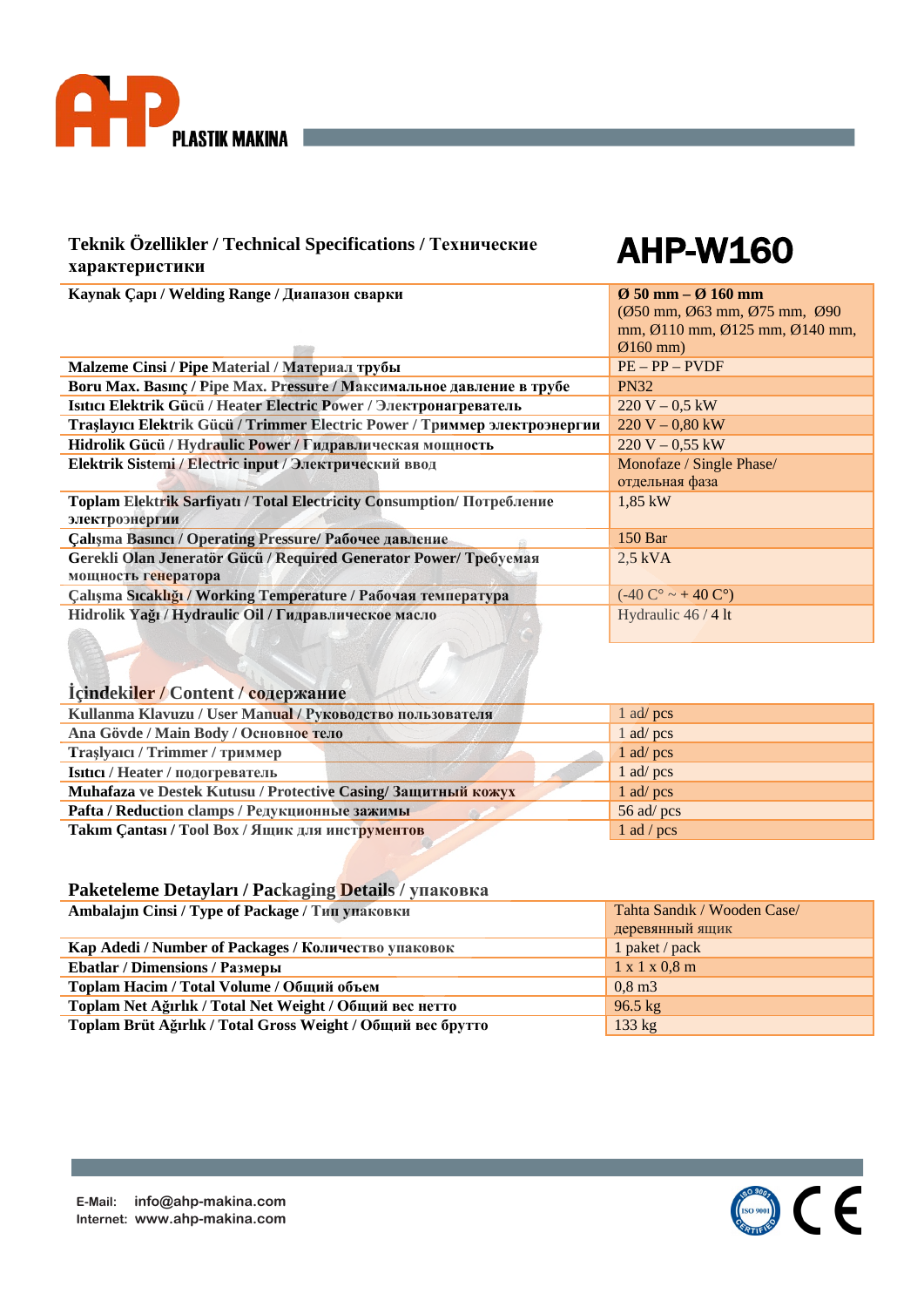

# AHP-W250

| Kaynak Çapı / Welding Range / Диапазон сварки                                 | $\varnothing$ 90 mm – $\varnothing$ 250 mm |
|-------------------------------------------------------------------------------|--------------------------------------------|
|                                                                               | (Ø90 mm, Ø110 mm, Ø125 mm, Ø140)           |
|                                                                               | mm, Ø160 mm, Ø180 mm, Ø200                 |
|                                                                               | mm, Ø225 mm, Ø250 mm)                      |
| Malzeme Cinsi / Pipe Material / Материал трубы                                | $PE - PP - PVDF$                           |
| Boru Max. Basinc / Pipe Max. Pressure / Максимальное давление в трубе         | <b>PN32</b>                                |
| Isitici Elektrik Gücü / Heater Electric Power / Электронагреватель            | $220 V - 2.5 kW$                           |
| Traslayıcı Elektrik Gücü / Trimmer Electric Power / Триммер электроэнергии    | $220 V - 1.2 kW$                           |
| Hidrolik Gücü / Hydraulic Power / Гидравлическая мощность                     | $220 V - 0.55 kW$                          |
| Elektrik Sistemi / Electric input / Электрический ввод                        | Monofaze / Single Phase/                   |
|                                                                               | отдельная фаза                             |
| <b>Toplam Elektrik Sarfiyati / Total Electricity Consumption/ Потребление</b> | $4.25$ kW                                  |
| электроэнергии                                                                |                                            |
| Calışma Basıncı / Operating Pressure/ Рабочее давление                        | 150 <sub>Bar</sub>                         |
| Gerekli Olan Jeneratör Gücü / Required Generator Power/ Требуемая             | $5,5$ kVA                                  |
| мощность генератора                                                           |                                            |
| Çalışma Sıcaklığı / Working Temperature / Рабочая температура                 | $(-40 C^{\circ} \sim + 40 C^{\circ})$      |
| Hidrolik Yağı / Hydraulic Oil / Гидравлическое масло                          | Hydraulic 46 / 4 lt                        |
|                                                                               |                                            |

# **İçindekiler / Content / содержание**

| Kullanma Klavuzu / User Manual / Руководство пользователя    | $1$ ad/pcs   |
|--------------------------------------------------------------|--------------|
| Ana Gövde / Main Body / Основное тело                        | $1$ ad/pcs   |
| Trașlyaici / Trimmer / триммер                               | $1$ ad/pcs   |
| Isitici / Heater / подогреватель                             | $1$ ad/pcs   |
| Muhafaza ve Destek Kutusu / Protective Casing/Защитный кожух | $1$ ad/pcs   |
| Pafta / Reduction clamps / Редукционные зажимы               | 64 ad/ pcs   |
| Takim Cantasi / Tool Box / Ящик для инструментов             | $1$ ad / pcs |

| Ambalajin Cinsi / Туре of Package / Тип упаковки            | Tahta Sandık / Wooden       |
|-------------------------------------------------------------|-----------------------------|
|                                                             | Case/деревянный ящик        |
| Кар Adedi / Number of Packages / Количество упаковок        | 1 paket / pack              |
| <b>Ebatlar / Dimensions / Размеры</b>                       | $1.3 \times 1 \times 0.9$ m |
| Toplam Hacim / Total Volume / Общий объем                   | $1.17 \text{ m}^3$          |
| Toplam Net Ağırlık / Total Net Weight / Общий вес нетто     | $96.5 \text{ kg}$           |
| Toplam Brüt Ağırlık / Total Gross Weight / Общий вес брутто | 133 kg                      |

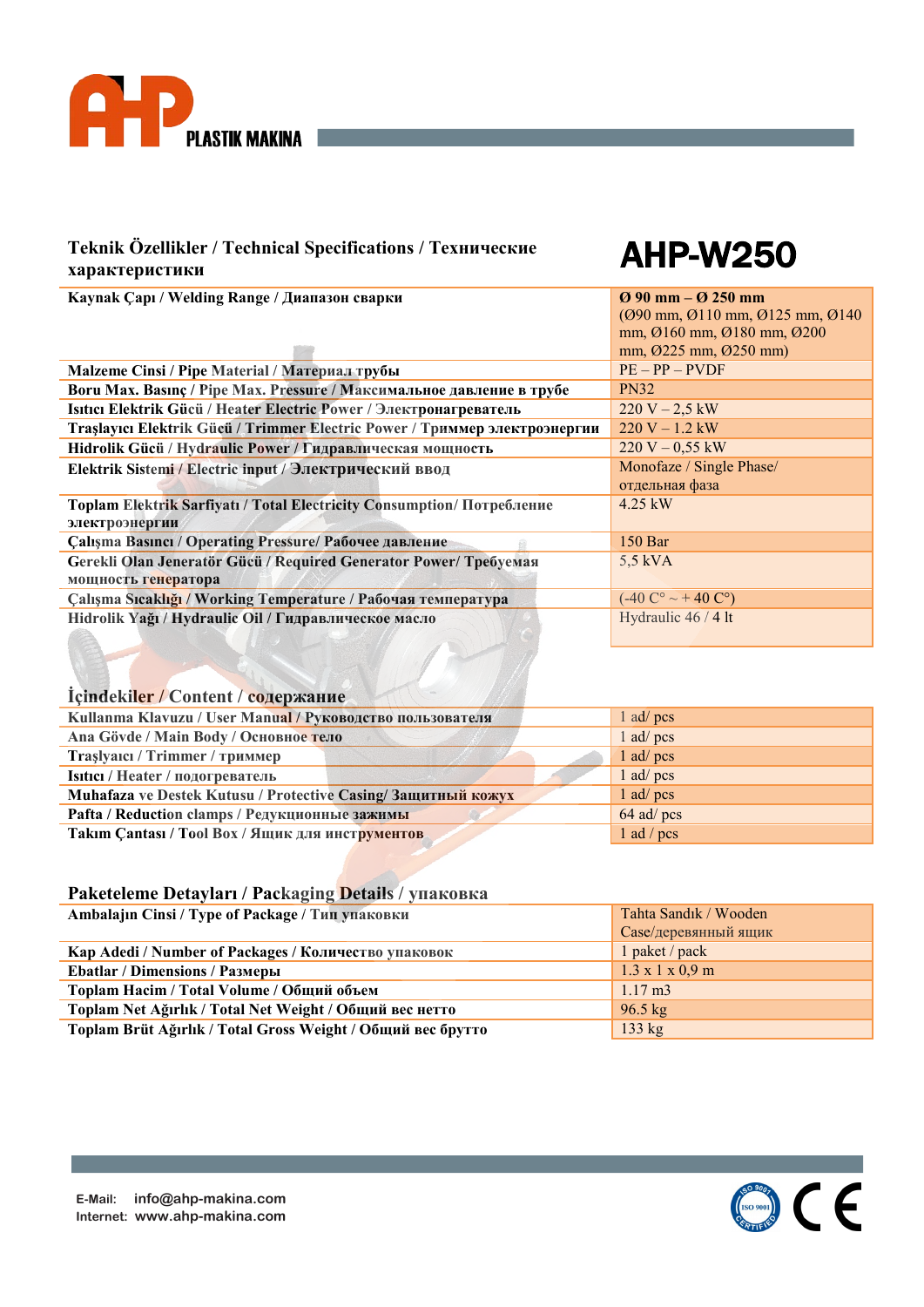

**Kaynak Çapı / Welding Range / Диапазон сварки Ø 90 mm – Ø 315 mm**

# AHP-W315

| Kaynak Çapı / Welding Kange / Дианазон сварки                              | V 70 MM - V 315 MM                                                    |
|----------------------------------------------------------------------------|-----------------------------------------------------------------------|
|                                                                            | (Ø90 mm, Ø110 mm, Ø125 mm, Ø140)                                      |
|                                                                            | mm, $\varnothing$ 160 mm, $\varnothing$ 180 mm, $\varnothing$ 200 mm, |
|                                                                            | $Q225$ mm, $Q250$ mm, $Q280$ mm,                                      |
|                                                                            | $Q315$ mm)                                                            |
| Malzeme Cinsi / Pipe Material / Материал трубы                             | $PE - PP - PVDF$                                                      |
| Boru Max. Basinc / Pipe Max. Pressure / Максимальное давление в трубе      | <b>PN32</b>                                                           |
| Isitici Elektrik Gücü / Heater Electric Power / Электронагреватель         | $220 V - 2.5 kW$                                                      |
| Traşlayıcı Elektrik Gücü / Trimmer Electric Power / Триммер электроэнергии | $220 V - 1,20 kW$                                                     |
| Hidrolik Gücü / Hydraulic Power / Гидравлическая мощность                  | $220 V - 0,75 kW$                                                     |
| Elektrik Sistemi / Electric input / Электрический ввод                     | Monofaze / Single Phase/                                              |
|                                                                            | отдельная фаза                                                        |
| Toplam Elektrik Sarfiyatı / Total Electricity Consumption/ Потребление     | $4.45 \text{ kW}$                                                     |
| электроэнергии                                                             |                                                                       |
| Çalışma Basıncı / Operating Pressure/ Рабочее давление                     | 150 Bar                                                               |
| Gerekli Olan Jeneratör Gücü / Required Generator Power/ Требуемая          | 6 kVA                                                                 |
| мощность генератора                                                        |                                                                       |
| Calışma Sıcaklığı / Working Temperature / Рабочая температура              | $(-40 C^{\circ} \sim + 40 C^{\circ})$                                 |
| Hidrolik Yağı / Hydraulic Oil / Гидравлическое масло                       | Hydraulic 46 / 4 lt                                                   |
|                                                                            |                                                                       |

# **İçindekiler / Content / содержание**

| Kullanma Klavuzu / User Manual / Руководство пользователя     | $1$ ad/pcs   |
|---------------------------------------------------------------|--------------|
| Ana Gövde / Main Body / Основное тело                         | $1$ ad/pcs   |
| Trașlyaici / Trimmer / триммер                                | $1$ ad/pcs   |
| Isitici / Неаter / подогреватель                              | $1$ ad/pcs   |
| Muhafaza ve Destek Kutusu / Protective Casing/ Защитный кожух | $1$ ad/pcs   |
| Pafta / Reduction clamps / Редукционные зажимы                | 80 ad/ pcs   |
| Takim Cantasi / Tool Box / Ящик для инструментов              | $1$ ad / pcs |

| Ambalajin Cinsi / Туре of Package / Тип упаковки            | Tahta Sandık / Wooden      |
|-------------------------------------------------------------|----------------------------|
|                                                             | Саse/деревянный ящик       |
| Кар Adedi / Number of Packages / Количество упаковок        | 1 paket / pack             |
| <b>Ebatlar / Dimensions / Размеры</b>                       | $1,30 \times 1,2 \times 1$ |
| Toplam Hacim / Total Volume / Общий объем                   | $1,56 \text{ m}$           |
| Toplam Net Ağırlık / Total Net Weight / Общий вес нетто     | $180 \text{ kg}$           |
| Toplam Brüt Ağırlık / Total Gross Weight / Общий вес брутто | $240 \text{ kg}$           |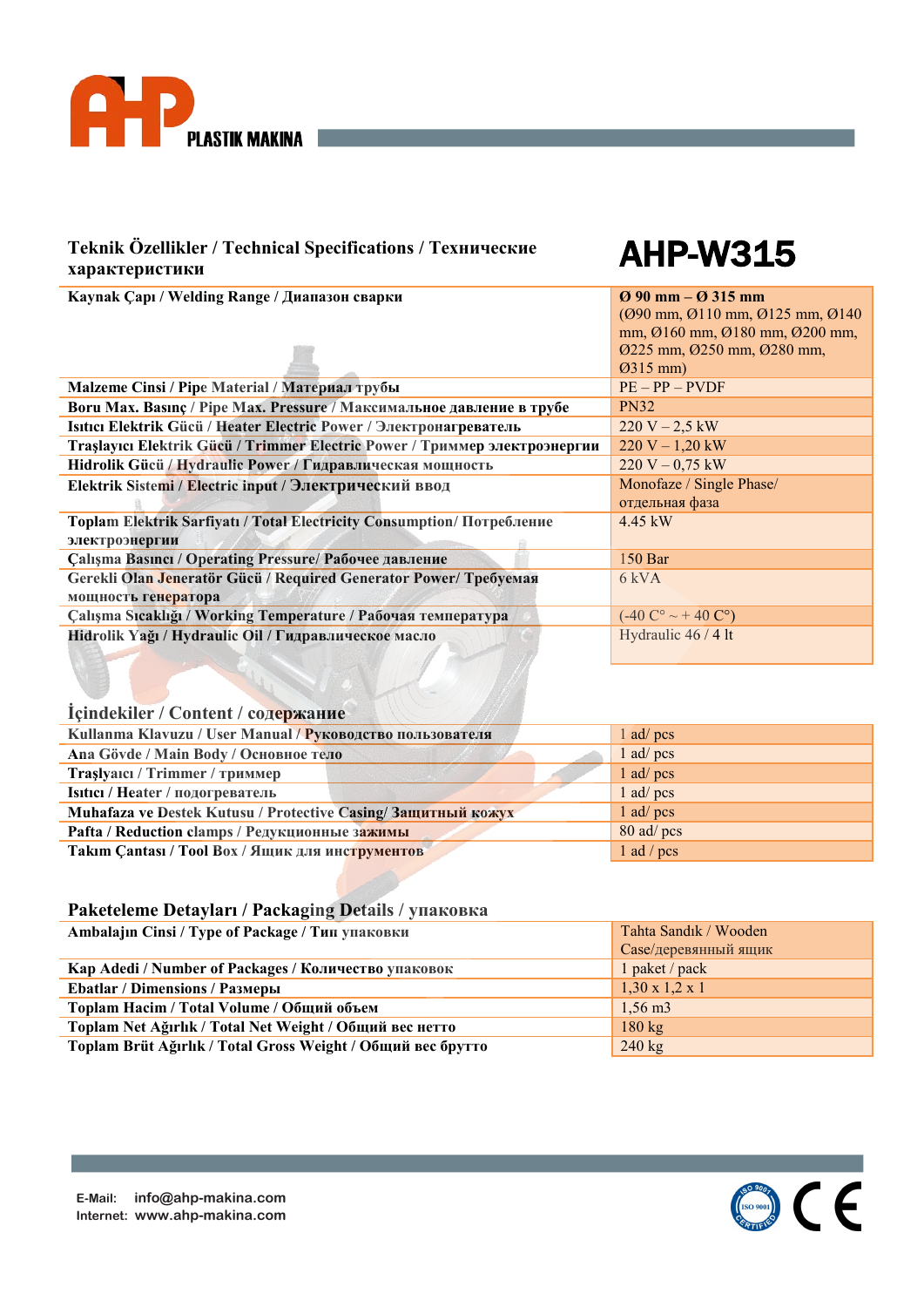

# AHP-W400

**Kaynak Çapı / Welding Range / Диапазон сварки Ø 160 mm – Ø 400 mm**

|                                                                        | $(0.0160)$ mm, $(0.180)$ mm, $(0.0200)$ mm, $(0.0225)$ |
|------------------------------------------------------------------------|--------------------------------------------------------|
|                                                                        | mm, Ø250 mm, Ø280 mm, Ø315 mm, Ø355                    |
|                                                                        | mm, Ø400mm)                                            |
| Malzeme Cinsi / Pipe Material / Материал трубы                         | $PE - PP - PVDF$                                       |
| Boru Max. Basinc / Pipe Max. Pressure / Максимальное давление в        | <b>PN32</b>                                            |
| трубе                                                                  |                                                        |
| Isitici Elektrik Gücü / Heater Electric Power / Электронагреватель     | $220 V - 3.0 kW$                                       |
| Traşlayıcı Elektrik Gücü / Trimmer Electric Power / Триммер            | $220 V - 1.5 kW$                                       |
| электроэнергии                                                         |                                                        |
| Hidrolik Gücü / Hydraulic Power / Гидравлическая мощность              | $220 V - 1,0 kW$                                       |
| Elektrik Sistemi / Electric input / Электрический ввод                 | Monofaze / Single Phase/                               |
|                                                                        | отдельная фаза                                         |
| Toplam Elektrik Sarfiyatı / Total Electricity Consumption/ Потребление | 5,50 kW                                                |
| электроэнергии                                                         |                                                        |
| Calisma Basinci / Operating Pressure/ Рабочее давление                 | 150 Bar                                                |
| Gerekli Olan Jeneratör Gücü / Required Generator Power/ Требуемая      | 8,0 kVA                                                |
| мощность генератора                                                    |                                                        |
| Çalışma Sıcaklığı / Working Temperature / Рабочая температура          | $(-40 C^{\circ} \sim + 40 C^{\circ})$                  |
| Hidrolik Yağı / Hydraulic Oil / Гидравлическое масло                   | Hydraulic 46 / 4 lt                                    |
|                                                                        |                                                        |

### **İçindekiler / Content / содержание**

| Kullanma Klavuzu / User Manual / Руководство пользователя    | 1 ad/ pcs    |
|--------------------------------------------------------------|--------------|
| Ana Gövde / Main Body / Основное тело                        | 1 ad/ pcs    |
| Traşlyaici / Trimmer / триммер                               | $1$ ad/pcs   |
| Isitici / Heater / подогреватель                             | 1 ad/ pcs    |
| Muhafaza ve Destek Kutusu / Protective Casing/Защитный кожух | $1$ ad/pcs   |
| Pafta / Reduction clamps / Редукционные зажимы               | 56 ad/ $pcs$ |
| Takim Cantasi / Tool Box / Ящик для инструментов             | $1$ ad / pcs |

| Ambalajin Cinsi / Туре of Package / Тип упаковки            | Tahta Sandık / Wooden Case/деревянный |
|-------------------------------------------------------------|---------------------------------------|
|                                                             | ЯЩИК                                  |
| Kap Adedi / Number of Packages / Количество упаковок        | 1 paket / pack                        |
| <b>Ebatlar / Dimensions / Размеры</b>                       | $1,3 \times 1,35 \times 1,3$          |
| Toplam Hacim / Total Volume / Общий объем                   | $2,28 \text{ m}$                      |
| Toplam Net Ağırlık / Total Net Weight / Общий вес нетто     | $302 \text{ kg}$                      |
| Toplam Brüt Ağırlık / Total Gross Weight / Общий вес брутто | $395$ kg                              |

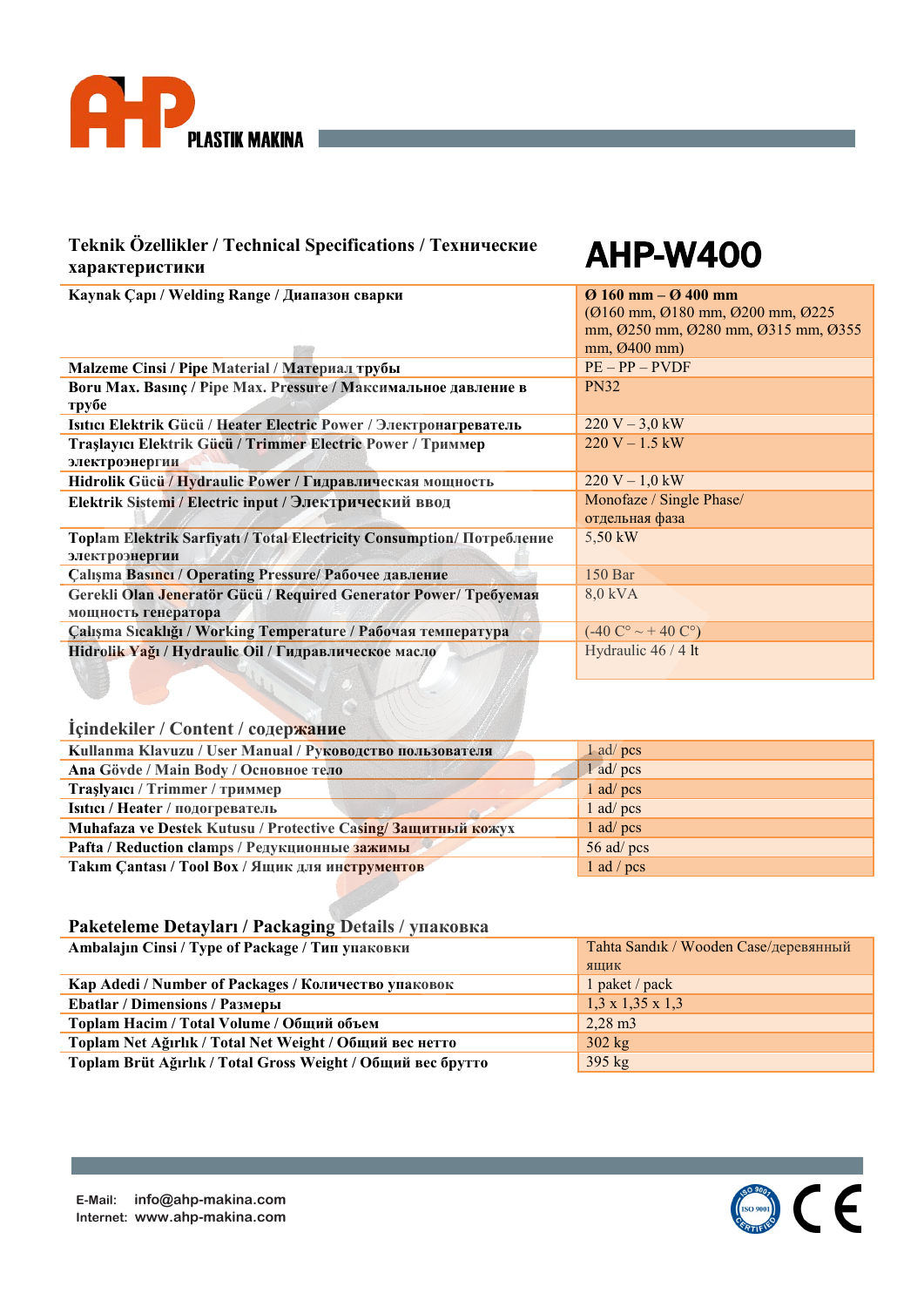

# AHP-W500

**Kaynak Çapı / Welding Range / Диапазон сварки Ø 250 mm – Ø 500 mm** (Ø250 mm, Ø280 mm, Ø315 mm, Ø355 mm, Ø400 mm, Ø450 mm, Ø500 mm) **Malzeme Cinsi / Pipe Material / Материал трубы** PE – PP – PVDF **Boru Max. Basınç / Pipe Max. Pressure / Максимальное давление в трубе** PN32 **Isıtıcı Elektrik Gücü / Heater Electric Power / Электронагреватель** 380 V – 4,0 kW **Traslayıcı Elektrik Gücü / Trimmer Electric Power / Триммер электроэнергии Hidrolik Gücü / Hydraulic Power / Гидравлическая мощность** 380 V – 0,75 kW **Elektrik Sistemi / Electric input / Электрический ввод** üç faz/ Three Phase/трехфазный **Toplam Elektrik Sarfiyatı / Total Electricity Consumption/ Потребление электроэнергии**  6,25 kW **Çalışma Basıncı / Operating Pressure/ Рабочее давление** 150 Bar **Gerekli Olan Jeneratör Gücü / Required Generator Power/ Требуемая мощность генератора**  9 kVA **Çalışma Sıcaklığı / Working Temperature / Рабочая температура** (-40 C° ~ + 40 C°) **Hidrolik Yağı / Hydraulic Oil / Гидравлическое масло** Hydraulic 46 / 10 lt

#### **İçindekiler / Content / содержание**

| Kullanma Klavuzu / User Manual / Руководство пользователя    | $1$ ad/pcs   |
|--------------------------------------------------------------|--------------|
| Ana Gövde / Main Body / Основное тело                        | $1$ ad/pcs   |
| Trașlyaici / Trimmer / триммер                               | $1$ ad/pcs   |
| Isitici / Неаter / подогреватель                             | $1$ ad/pcs   |
| Muhafaza ve Destek Kutusu / Protective Casing/Защитный кожух | $1$ ad/pcs   |
| Pafta / Reduction clamps / Редукционные зажимы               | $40$ ad/pcs  |
| Takim Cantasi / Tool Box / Ящик для инструментов             | $1$ ad / pcs |

| Ambalajin Cinsi / Туре of Package / Тип упаковки            | Tahta Sandık / Wooden         |
|-------------------------------------------------------------|-------------------------------|
|                                                             | Саse/деревянный ящик          |
| Кар Adedi / Number of Packages / Количество упаковок        | 1 paket / pack                |
| <b>Ebatlar / Dimensions / Размеры</b>                       | $1,4 \times 1,35 \times 1,35$ |
| Toplam Hacim / Total Volume / Общий объем                   | $2,55 \text{ m}$ 3            |
| Toplam Net Ağırlık / Total Net Weight / Общий вес нетто     | $439$ kg                      |
| Toplam Brüt Ağırlık / Total Gross Weight / Общий вес брутто | $510 \text{ kg}$              |

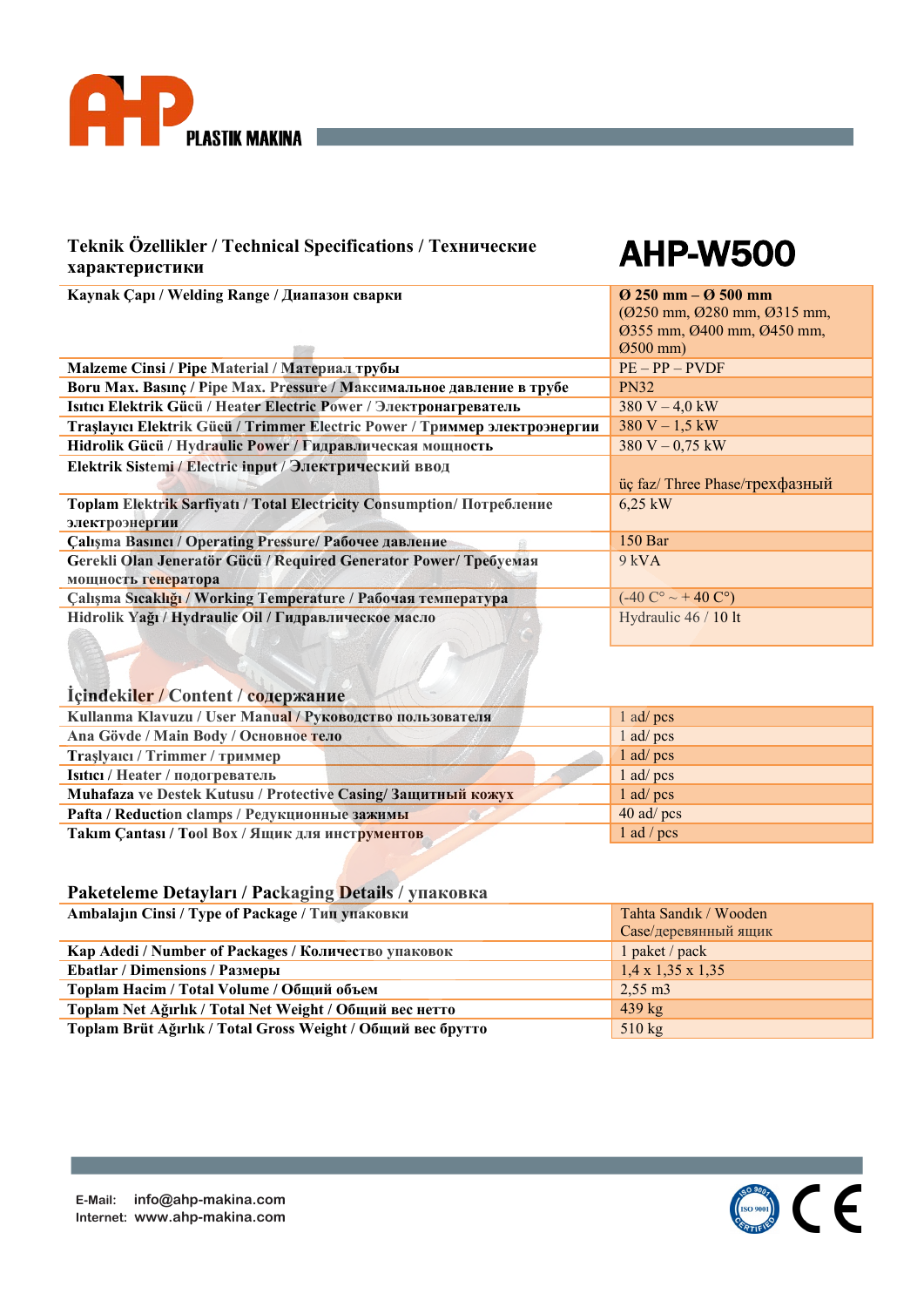

# AHP-W630

| Kaynak Çapı / Welding Range / Диапазон сварки                                 | $\varnothing$ 315 mm – $\varnothing$ 630 mm |
|-------------------------------------------------------------------------------|---------------------------------------------|
|                                                                               | (Ø315 mm, Ø355 mm, Ø400                     |
|                                                                               | mm, Ø450 mm, Ø500 mm, Ø560 mm,              |
|                                                                               | $\varnothing$ 630 mm)                       |
| Malzeme Cinsi / Pipe Material / Материал трубы                                | $PE - PP - PVDF$                            |
| Boru Max. Basinc / Pipe Max. Pressure / Максимальное давление в трубе         | <b>PN32</b>                                 |
| Isitici Elektrik Gücü / Heater Electric Power / Электронагреватель            | $380 V - 8.0 kW$                            |
| Traşlayıcı Elektrik Gücü / Trimmer Electric Power / Триммер электроэнергии    | $380 V - 1,5 kW$                            |
| Hidrolik Gücü / Hydraulic Power / Гидравлическая мощность                     | $380 V - 1.5 kW$                            |
| Elektrik Sistemi / Electric input / Электрический ввод                        |                                             |
|                                                                               | üç faz/Three Phase/трехфазный               |
| <b>Toplam Elektrik Sarfiyatı / Total Electricity Consumption/ Потребление</b> | $11.0 \text{ kW}$                           |
| электроэнергии                                                                |                                             |
| Calisma Basinci / Operating Pressure/ Рабочее давление                        | $150$ Bar                                   |
| Gerekli Olan Jeneratör Gücü / Required Generator Power/ Требуемая             | $15$ kVA                                    |
| мощность генератора                                                           |                                             |
| Calışma Sıcaklığı / Working Temperature / Рабочая температура                 | $(-40 C^{\circ} \sim + 40 C^{\circ})$       |
| Hidrolik Yağı / Hydraulic Oil / Гидравлическое масло                          | Hydraulic 46 / 20 lt                        |
|                                                                               |                                             |

### **İçindekiler / Content / содержание**

| Kullanma Klavuzu / User Manual / Руководство пользователя    | $1$ ad/pcs   |
|--------------------------------------------------------------|--------------|
| Ana Gövde / Main Body / Основное тело                        | $1$ ad/pcs   |
| Trașlyaici / Trimmer / триммер                               | $1$ ad/pcs   |
| Isitici / Неаter / подогреватель                             | $1$ ad/pcs   |
| Muhafaza ve Destek Kutusu / Protective Casing/Защитный кожух | $1$ ad/pcs   |
| Pafta / Reduction clamps / Редукционные зажимы               | $40$ ad/pcs  |
| Takim Cantasi / Tool Box / Ящик для инструментов             | $1$ ad / pcs |

| Ambalajin Cinsi / Туре of Package / Тип упаковки            | Tahta Sandık / Wooden         |
|-------------------------------------------------------------|-------------------------------|
|                                                             | Case/деревянный ящик          |
| Кар Adedi / Number of Packages / Количество упаковок        | 2 paket / pack                |
| <b>Ebatlar / Dimensions / Размеры</b>                       | $1,35 \times 1,20 \times 1,3$ |
|                                                             | $1,1 \times 0,7 \times 1,4$   |
| Toplam Hacim / Total Volume / Общий объем                   | $3,17 \text{ m}$              |
| Toplam Net Ağırlık / Total Net Weight / Общий вес нетто     | $480 \text{ kg}$              |
| Toplam Brüt Ağırlık / Total Gross Weight / Общий вес брутто | $630 \text{ kg}$              |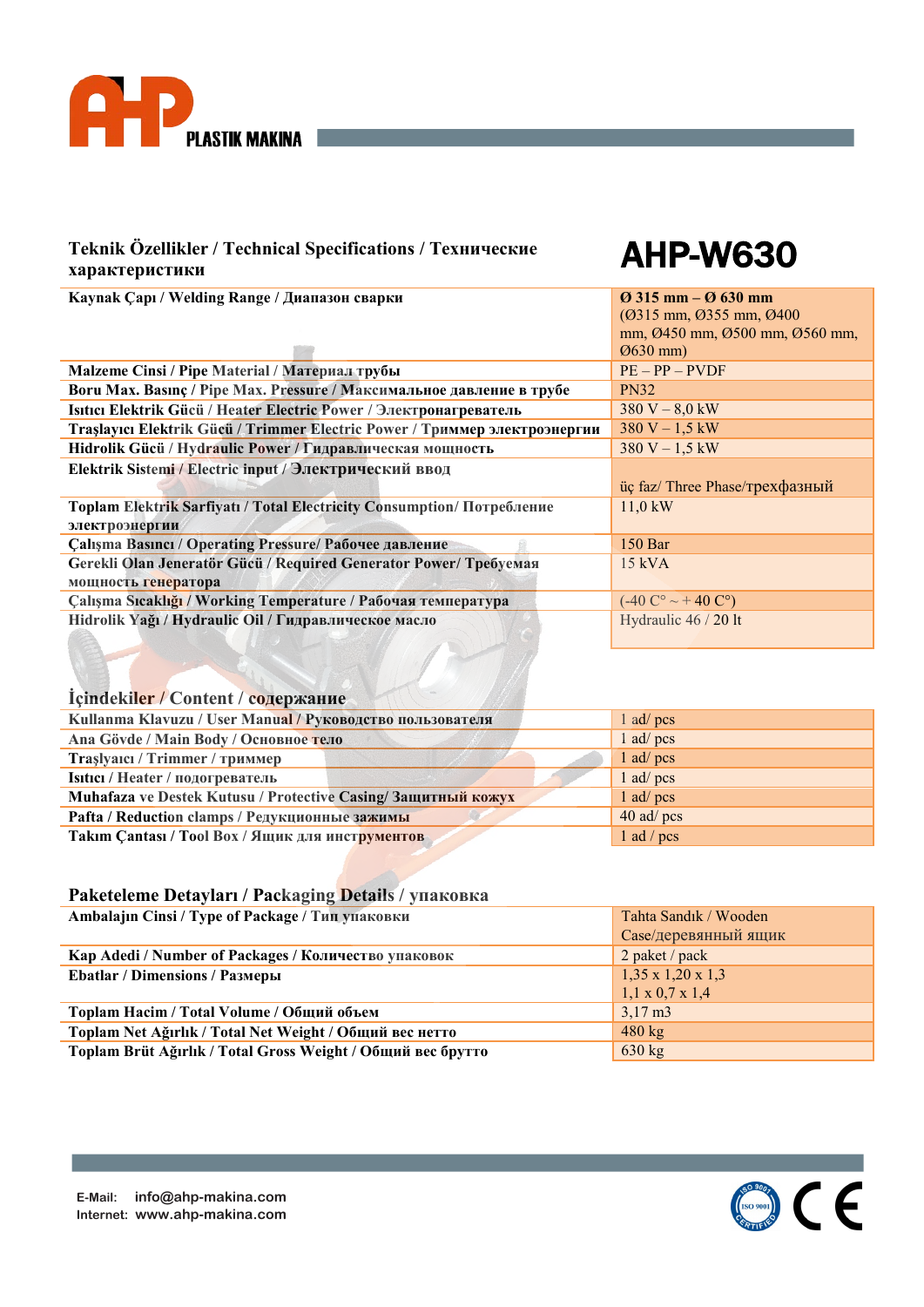

# AHP-W800

| Kaynak Çapı / Welding Range / Диапазон сварки                                 | $\varnothing$ 500 mm – $\varnothing$ 800 mm           |
|-------------------------------------------------------------------------------|-------------------------------------------------------|
|                                                                               | (Ø500 mm, Ø560 mm, Ø630 mm,                           |
|                                                                               | 0710 mm, 0800 mm)                                     |
| Malzeme Cinsi / Ріре Material / Материал трубы                                | $PE - PP - PVDF$                                      |
| Boru Max. Basinc / Pipe Max. Pressure / Максимальное давление в трубе         | <b>PN32</b>                                           |
| Isitici Elektrik Gücü / Heater Electric Power / Электронагреватель            | $380 V - 12,5 kW$                                     |
| Traşlayıcı Elektrik Gücü / Trimmer Electric Power / Триммер электроэнергии    | $380 V - 1,50 kW$                                     |
| Hidrolik Gücü / Hydraulic Power / Гидравлическая мощность                     | $380 V - 1,5 kW$                                      |
| Elektrik Sistemi / Electric input / Электрический ввод                        |                                                       |
|                                                                               | üç faz / Three Phase/трехфазный                       |
| <b>Toplam Elektrik Sarfiyati / Total Electricity Consumption/ Потребление</b> | $15.5 \text{ kW}$                                     |
| электроэнергии                                                                |                                                       |
| <b>Çalışma Basıncı / Operating Pressure/ Рабочее давление</b>                 | $150$ Bar                                             |
| Gerekli Olan Jeneratör Gücü / Required Generator Power/ Требуемая             | $20$ kVA                                              |
| мощность генератора                                                           |                                                       |
| Çalışma Sıcaklığı / Working Temperature / Рабочая температура                 | $(-40 \degree C^{\circ} \sim + 40 \degree C^{\circ})$ |
| Hidrolik Yağı / Hydraulic Oil / Гидравлическое масло                          | Hydraulic 46 / 40 lt                                  |
|                                                                               |                                                       |

# **İçindekiler / Content / содержание**

| Kullanma Klavuzu / User Manual / Руководство пользователя    | 1 ad/ $pcs$  |
|--------------------------------------------------------------|--------------|
| Ana Gövde / Main Body / Основное тело                        | $1$ ad/pcs   |
| Traslyaici / Trimmer / триммер                               | $1$ ad/pcs   |
| Isitici / Неаter / подогреватель                             | $1$ ad/pcs   |
| Muhafaza ve Destek Kutusu / Protective Casing/Защитный кожух | $1$ ad/pcs   |
| Pafta / Reduction clamps / Редукционные зажимы               | $32$ ad/pcs  |
| Takim Çantası / Tool Box / Ящик для инструментов             | $1$ ad / pcs |

| Ambalajin Cinsi / Туре of Package / Тип упаковки            | Tahta Sandık / Wooden         |
|-------------------------------------------------------------|-------------------------------|
|                                                             | Case/деревянный ящик          |
| Кар Adedi / Number of Packages / Количество упаковок        | 2 paket / pack                |
| <b>Ebatlar / Dimensions / Размеры</b>                       | $1,4 \times 1,4 \times 1,5$   |
|                                                             | $1,50 \times 0,85 \times 1,6$ |
| Toplam Hacim / Total Volume / Общий объем                   | $4,98 \text{ m}$              |
| Toplam Net Ağırlık / Total Net Weight / Общий вес нетто     | 1490 $kg$                     |
| Toplam Brüt Ağırlık / Total Gross Weight / Общий вес брутто | $1550 \text{ kg}$             |

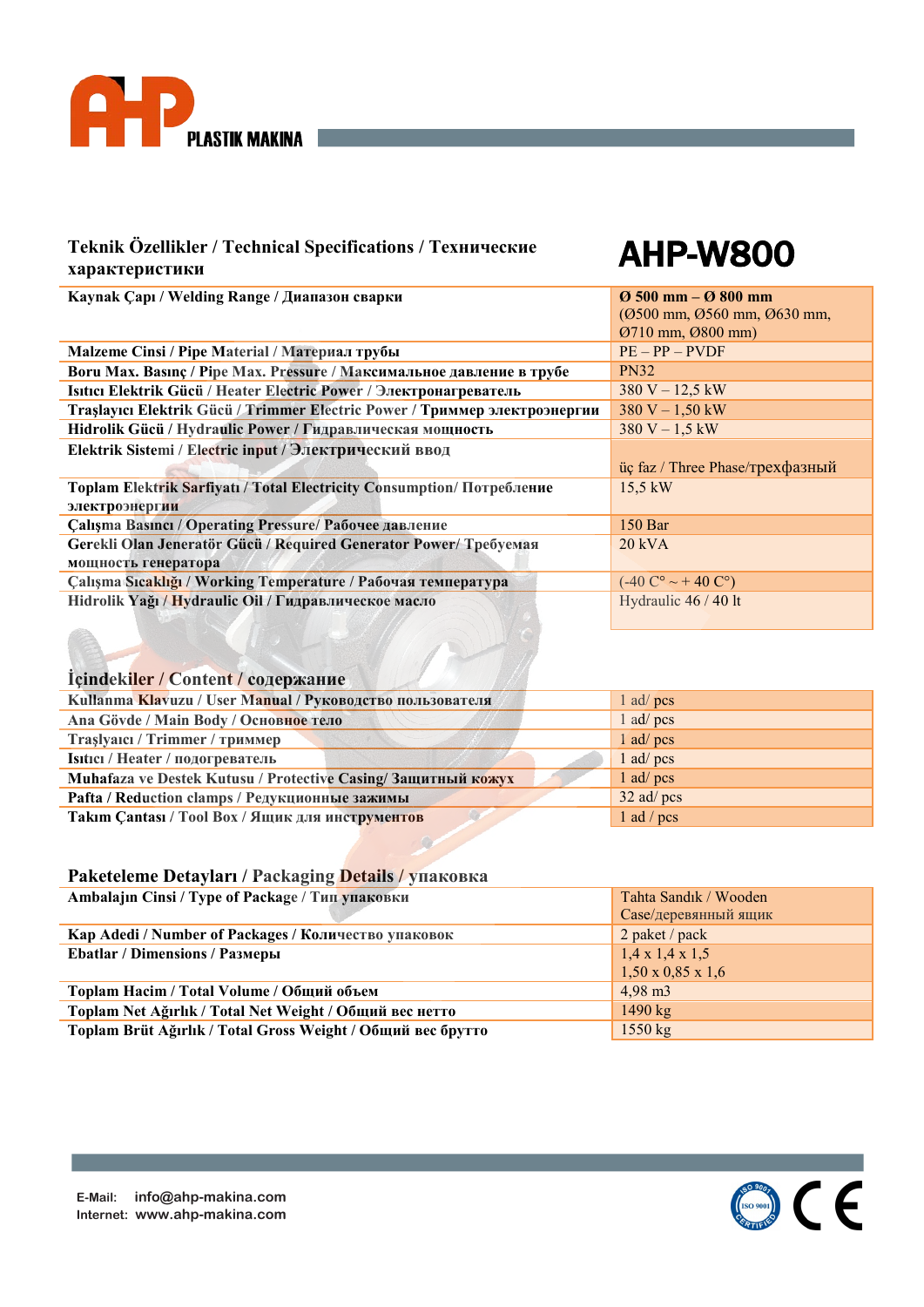

# AHP-W1000

| Kaynak Çapı / Welding Range / Диапазон сварки                              | $\sigma$ 630 mm – $\sigma$ 1000 mm    |
|----------------------------------------------------------------------------|---------------------------------------|
|                                                                            | (Ø630 mm, Ø710 mm, Ø800 mm,           |
|                                                                            | $Q900$ mm, $Q1000$ mm)                |
| Malzeme Cinsi / Ріре Material / Материал трубы                             | $PE - PP - PVDF$                      |
| Boru Max. Basinç / Pipe Max. Pressure / Максимальное давление в трубе      | <b>PN32</b>                           |
| Isitici Elektrik Gücü / Heater Electric Power / Электронагреватель         | $380 V - 7,0 kW$                      |
| Traşlayıcı Elektrik Gücü / Trimmer Electric Power / Триммер электроэнергии | $380 V - 3.0 kW$                      |
| Hidrolik Gücü / Hydraulic Power / Гидравлическая мощность                  | $380 V - 3.0 kW$                      |
| Elektrik Sistemi / Electric input / Электрический ввод                     |                                       |
|                                                                            | üç faz/Three Phase/трехфазный         |
| Toplam Elektrik Sarfiyatı / Total Electricity Consumption/ Потребление     | $13.0 \text{ kW}$                     |
| электроэнергии                                                             |                                       |
| <b>Çalışma Basıncı / Operating Pressure/ Рабочее давление</b>              | $150$ Bar                             |
| Gerekli Olan Jeneratör Gücü / Required Generator Power/ Требуемая          | $17$ kVA                              |
| мощность генератора                                                        |                                       |
| Çalışma Sıcaklığı / Working Temperature / Рабочая температура              | $(-40 C^{\circ} \sim + 40 C^{\circ})$ |
| Hidrolik Yağı / Hydraulic Oil / Гидравлическое масло                       | Hydraulic 46 / 40 lt                  |
|                                                                            |                                       |

# **İçindekiler / Content / содержание**

| Kullanma Klavuzu / User Manual / Руководство пользователя    | $1$ ad/pcs   |
|--------------------------------------------------------------|--------------|
| Ana Gövde / Main Body / Основное тело                        | $1$ ad/pcs   |
| Trașlyaici / Trimmer / триммер                               | $1$ ad/pcs   |
| Isitici / Неаter / подогреватель                             | 1 ad/ pcs    |
| Muhafaza ve Destek Kutusu / Protective Casing/Защитный кожух | $1$ ad/pcs   |
| Pafta / Reduction clamps / Редукционные зажимы               | $32$ ad/pcs  |
| Takim Cantasi / Tool Box / Ящик для инструментов             | $1$ ad / pcs |

| Ambalajin Cinsi / Туре of Package / Тип упаковки            | Tahta Sandık / Wooden        |
|-------------------------------------------------------------|------------------------------|
|                                                             | Саse/деревянный ящик         |
| Kap Adedi / Number of Packages / Количество упаковок        | 2 paket / pack               |
| <b>Ebatlar / Dimensions / Размеры</b>                       | $1,6 \times 2,0 \times 1,8$  |
|                                                             | $0.9 \times 2.15 \times 1.8$ |
| Toplam Hacim / Total Volume / Общий объем                   | $9,2 \text{ m}$              |
| Toplam Net Ağırlık / Total Net Weight / Общий вес нетто     | $1870 \text{ kg}$            |
| Toplam Brüt Ağırlık / Total Gross Weight / Общий вес брутто | 1990 $kg$                    |

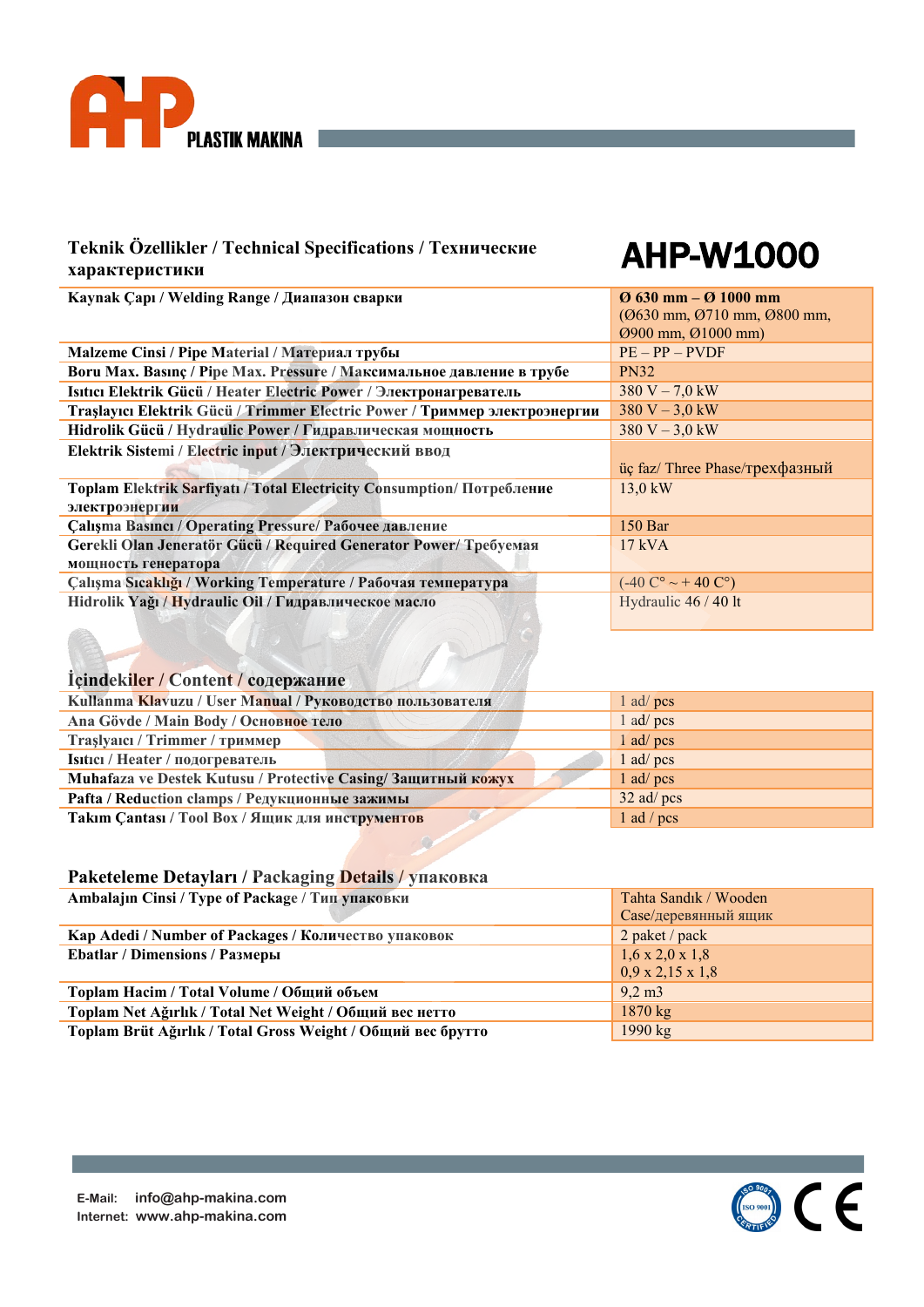

# AHP-W1200

| Kaynak Çapı / Welding Range / Диапазон сварки                                 | $\sigma$ 710 mm – $\sigma$ 1200 mm                    |  |  |  |  |
|-------------------------------------------------------------------------------|-------------------------------------------------------|--|--|--|--|
|                                                                               | $(0710 \text{ mm}, 0800 \text{ mm}, 0900 \text{ mm})$ |  |  |  |  |
|                                                                               | $Q1000$ mm, $Q1200$ mm)                               |  |  |  |  |
| Malzeme Cinsi / Ріре Material / Материал трубы                                | $PE - PP - PVDF$                                      |  |  |  |  |
| Boru Max. Basinç / Pipe Max. Pressure / Максимальное давление в трубе         | <b>PN32</b>                                           |  |  |  |  |
| Isitici Elektrik Gücü / Heater Electric Power / Электронагреватель            | $380 V - 12.5 kW$                                     |  |  |  |  |
| Traşlayıcı Elektrik Gücü / Trimmer Electric Power / Триммер электроэнергии    | $380 V - 1,5 kW$                                      |  |  |  |  |
| Hidrolik Gücü / Hydraulic Power / Гидравлическая мощность                     | $380 V - 1.5 kW$                                      |  |  |  |  |
| Elektrik Sistemi / Electric input / Электрический ввод                        |                                                       |  |  |  |  |
|                                                                               | üç faz/ Three Phase /трехфазный                       |  |  |  |  |
| <b>Toplam Elektrik Sarfiyati / Total Electricity Consumption/ Потребление</b> | $15.5 \text{ kW}$                                     |  |  |  |  |
| электроэнергии                                                                |                                                       |  |  |  |  |
| <b>Çalışma Basıncı / Operating Pressure/ Рабочее давление</b>                 | 150 Bar                                               |  |  |  |  |
| Gerekli Olan Jeneratör Gücü / Required Generator Power/ Требуемая             | $20$ kVA                                              |  |  |  |  |
| мощность генератора                                                           |                                                       |  |  |  |  |
| Calışma Sıcaklığı / Working Temperature / Рабочая температура                 | $(-40 C^{\circ} \sim + 40 C^{\circ})$                 |  |  |  |  |
| Hidrolik Yağı / Hydraulic Oil / Гидравлическое масло                          | Hydraulic 46 / 4 lt                                   |  |  |  |  |
|                                                                               |                                                       |  |  |  |  |

# **İçindekiler / Content / содержание**

| Kullanma Klavuzu / User Manual / Руководство пользователя    | $1$ ad/pcs   |
|--------------------------------------------------------------|--------------|
| Ana Gövde / Main Body / Основное тело                        | $1$ ad/pcs   |
| Trașlyaici / Trimmer / триммер                               | 1 ad/ pcs    |
| Isitici / Неаter / подогреватель                             | $1$ ad/pcs   |
| Muhafaza ve Destek Kutusu / Protective Casing/Защитный кожух | $1$ ad/pcs   |
| Pafta / Reduction clamps / Редукционные зажимы               | $32$ ad/pcs  |
| Takim Cantasi / Tool Box / Ящик для инструментов             | 1 ad / $pcs$ |

| Ambalajin Cinsi / Туре of Package / Тип упаковки            | Tahta Sandık / Wooden       |  |  |
|-------------------------------------------------------------|-----------------------------|--|--|
|                                                             | Case/деревянный ящик        |  |  |
| Kap Adedi / Number of Packages / Количество упаковок        | 2 paket / pack              |  |  |
| <b>Ebatlar / Dimensions / Размеры</b>                       | $1,8 \times 1,9 \times 1,9$ |  |  |
|                                                             | $0.9 \times 2.0 \times 1.8$ |  |  |
| Toplam Hacim / Total Volume / Общий объем                   | $9,73 \text{ m}$            |  |  |
| Toplam Net Ağırlık / Total Net Weight / Общий вес нетто     | $2050 \text{ kg}$           |  |  |
| Toplam Brüt Ağırlık / Total Gross Weight / Общий вес брутто | $2290$ kg                   |  |  |

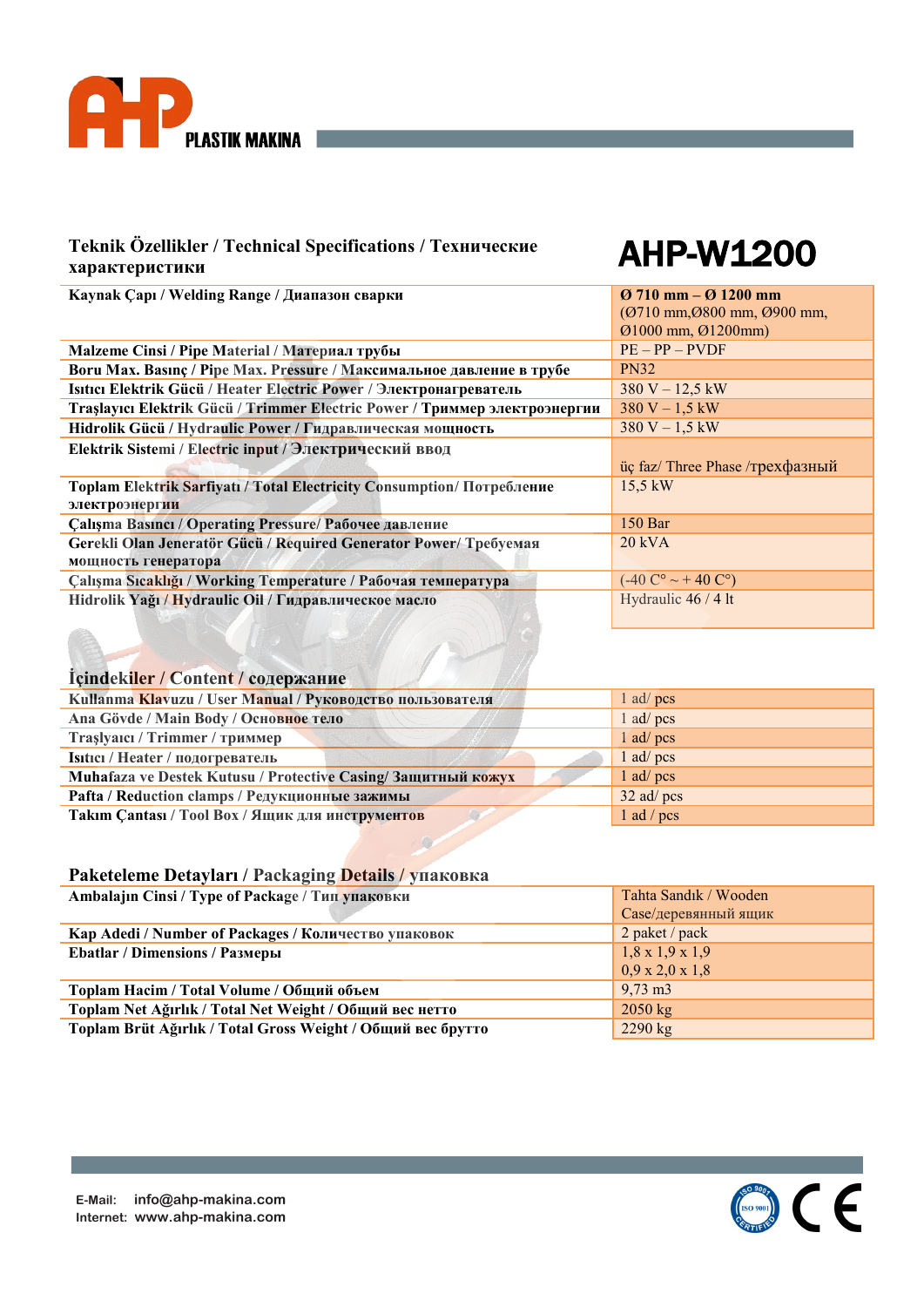

# AHP-W1600

| Kaynak Çapı / Welding Range / Диапазон сварки                                | $\sigma$ 1200 mm – $\sigma$ 1600 mm   |  |  |  |
|------------------------------------------------------------------------------|---------------------------------------|--|--|--|
|                                                                              | $(01200$ mm, $01400$ mm, $01600$ mm)  |  |  |  |
| Malzeme Cinsi / Ріре Material / Материал трубы                               | $PE - PP - PVDF$                      |  |  |  |
| Boru Max. Basinc / Pipe Max. Pressure / Максимальное давление в трубе        | <b>PN32</b>                           |  |  |  |
| Isitici Elektrik Gücü / Heater Electric Power / Электронагреватель           | $380 V - 15.0 kW$                     |  |  |  |
| Traşlayıcı Elektrik Gücü / Trimmer Electric Power / Триммер электроэнергии   | $380 V - 5.0 kW$                      |  |  |  |
| Hidrolik Gücü / Hydraulic Power / Гидравлическая мощность                    | $380 V - 5.0 kW$                      |  |  |  |
| Elektrik Sistemi / Electric input / Электрический ввод                       | üç faz/ Three Phase /трехфазный       |  |  |  |
| Toplam Elektrik Sarfiyatı / Total Electricity Consumption/ Потребление       | $25.0 \text{ kW}$                     |  |  |  |
| электроэнергии                                                               |                                       |  |  |  |
| Calisma Basinci / Operating Pressure/ Рабочее давление                       | 150 <sub>Bar</sub>                    |  |  |  |
| Gerekli Olan Jeneratör Gücü / Required Generator Power/ Требуемая            | $35$ kVA                              |  |  |  |
| мощность генератора                                                          |                                       |  |  |  |
| Çalışma Sıcaklığı / Working Temperature / Рабочая температура                | $(-40 C^{\circ} \sim + 40 C^{\circ})$ |  |  |  |
| Hydraulic 46 / 40 lt<br>Hidrolik Yağı / Hydraulic Oil / Гидравлическое масло |                                       |  |  |  |
|                                                                              |                                       |  |  |  |

## **İçindekiler / Content / содержание**

| Kullanma Klavuzu / User Manual / Руководство пользователя    | $1$ ad/pcs   |
|--------------------------------------------------------------|--------------|
| Ana Gövde / Main Body / Основное тело                        | $1$ ad/pcs   |
| Trașlyaici / Trimmer / триммер                               | $1$ ad/pcs   |
| Isitici / Heater / подогреватель                             | $1$ ad/pcs   |
| Muhafaza ve Destek Kutusu / Protective Casing/Защитный кожух | $1$ ad/pcs   |
| Pafta / Reduction clamps / Редукционные зажимы               | $16$ ad/pcs  |
| Takim Cantasi / Tool Box / Ящик для инструментов             | $1$ ad / pcs |

| Ambalajin Cinsi / Туре of Package / Тип упаковки            | Tahta Sandık / Wooden         |  |  |
|-------------------------------------------------------------|-------------------------------|--|--|
|                                                             | Саse/деревянный ящик          |  |  |
| Кар Adedi / Number of Packages / Количество упаковок        | 2 paket / pack                |  |  |
| <b>Ebatlar / Dimensions / Размеры</b>                       | $2,2 \times 2,5 \times 2,5$   |  |  |
|                                                             | $1,10 \times 2,30 \times 2,3$ |  |  |
| Toplam Hacim / Total Volume / Общий объем                   | $19,56 \text{ m}$             |  |  |
| Toplam Net Ağırlık / Total Net Weight / Общий вес нетто     | $2300 \text{ kg}$             |  |  |
| Toplam Brüt Ağırlık / Total Gross Weight / Общий вес брутто | $2590$ kg                     |  |  |